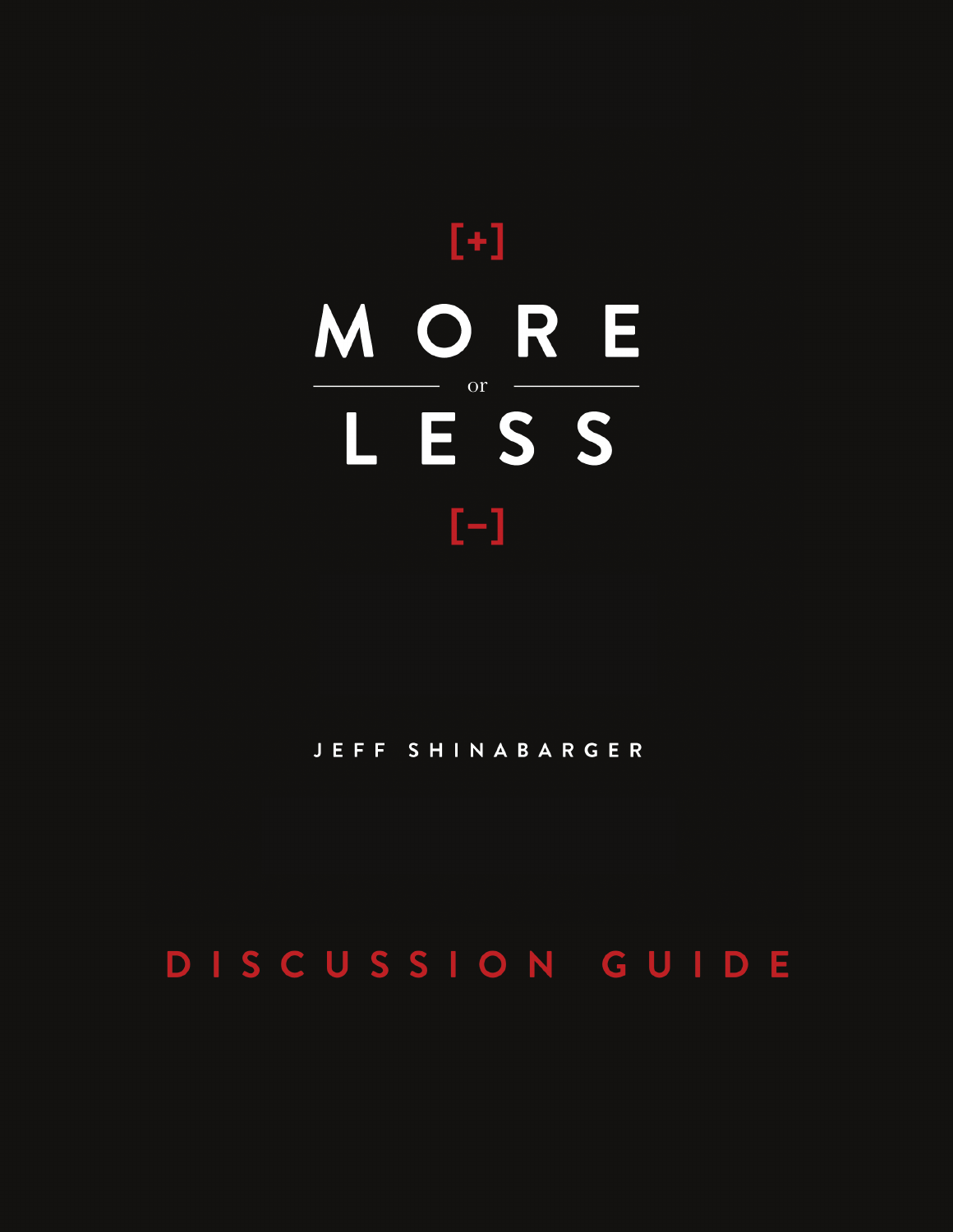#### *More or Less* **Discussion Guide**

While the principles Jeff talks about in *More or Less* can be explored in isolation, change is amplified in community. Get together with a group of friends or soon-to-be friends on a regular basis, and dig through each chapter together.

May you be transformed by the results.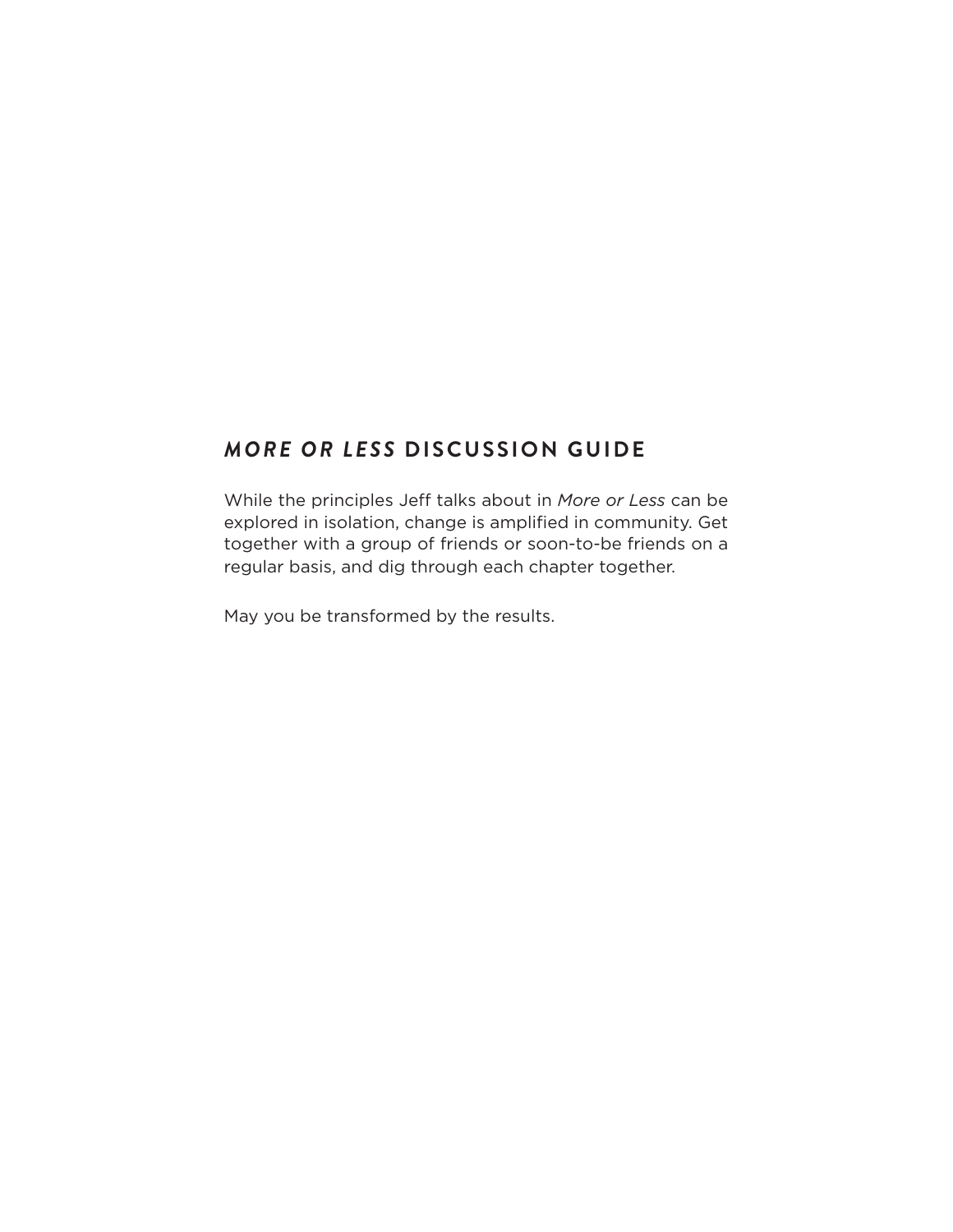#### **Chapter 1: More Than Enough**

- 1. Share about a time when you met someone whose background and life circumstances were foreign to you. How did you show love to that person? If you came across that person again, how would you want to show love differently?
- 2. Discuss what dignity and a symbiotic relationship might look like if you developed a relationship with someone from a different background. What might you be able to learn from that person?
- 3. As you begin this journey through *More or Less*, reflect on your perception of excess in your life. Do you feel as though you have just enough to get by, more than you need, or not enough? Why?

- Read chapter 2.
- Listen to your friends or colleagues throughout the week, and make note of what they communicate as needs or wants.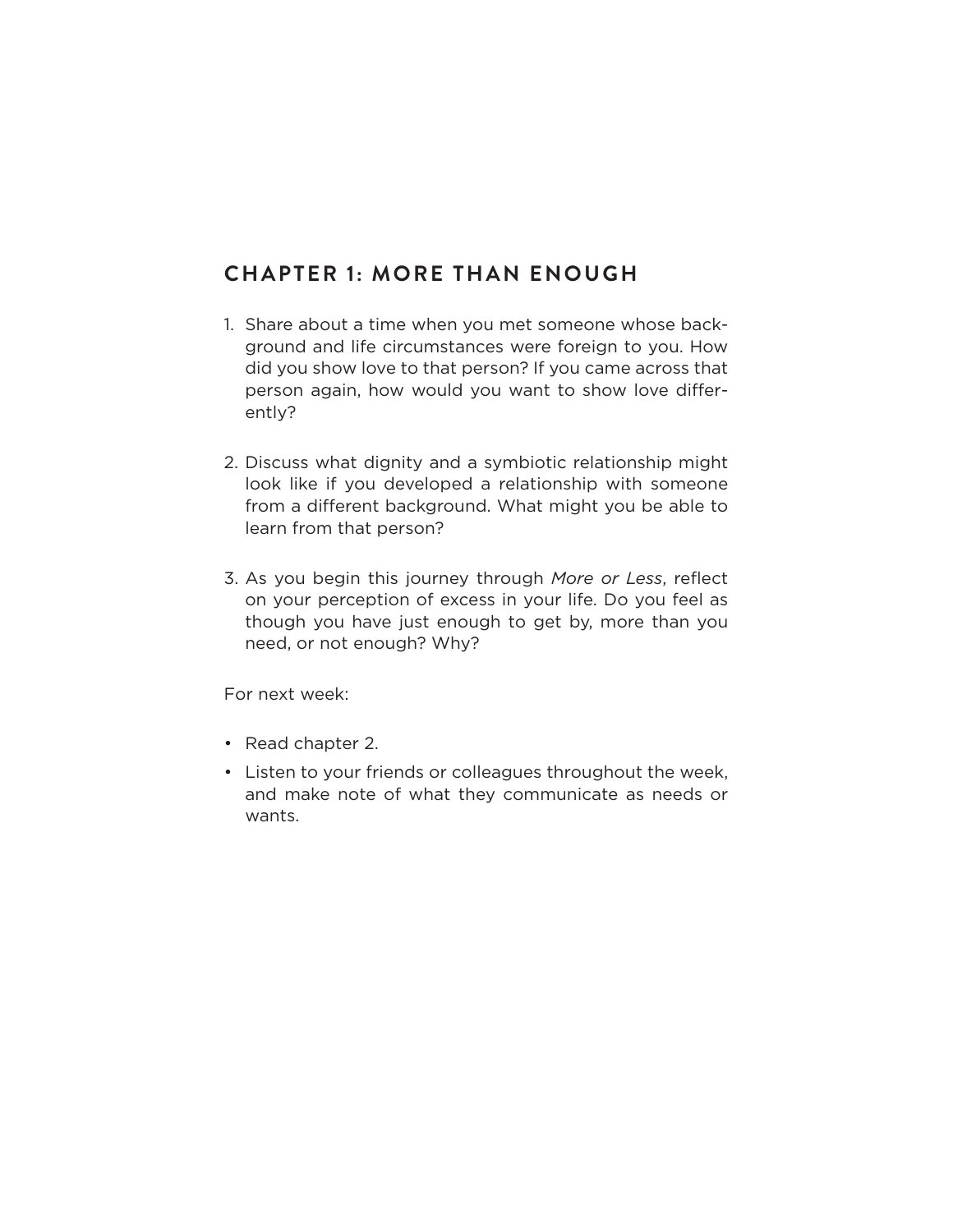#### **Chapter 2: One Man's Junk**

- 1. Share with the group about one item in your house that you either dislike or don't use often. Who is someone that item might bless? If someone asked you for that item, what would be your response?
- 2. In what areas of life do you want "just a little bit more"? Where would you draw the line of "enough" in those areas?
- 3. What is one practical way you could work on opening your eyes to the needs of others? As a group, come up with an idea to implement together.
- 4. What is an area of great need that you know about? What do you see as a simple solution? During the next week, research the need to gain a deeper understanding of the suffering involved. How does your solution work in light of the knowledge you've gained?
- 5. After listening to the people in your community this past week, what did you discover as genuine needs? Pick one person with a need, and give out of what you have to help them.

For next week:

• Read chapter 3.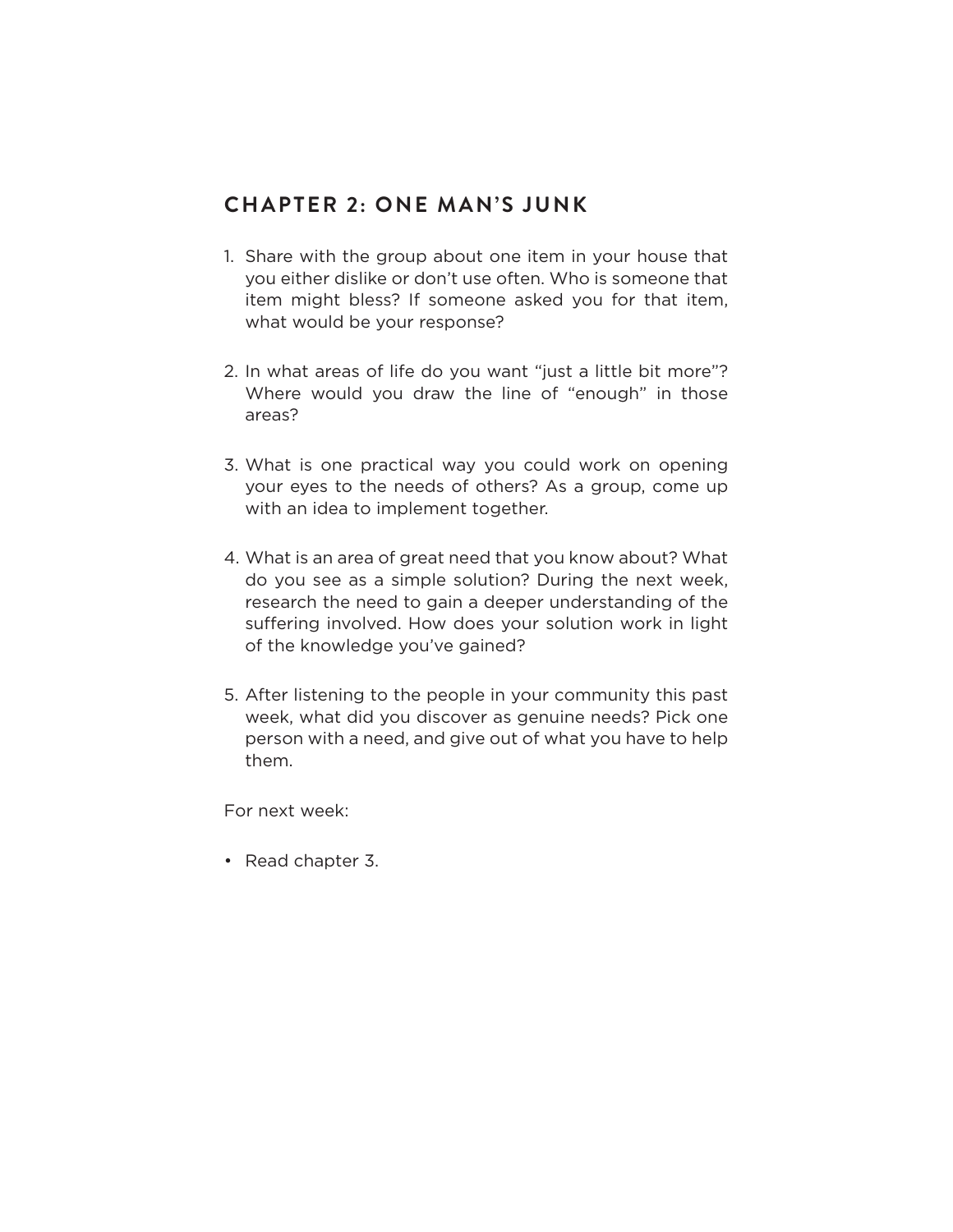#### **Chapter 3: The Kitchen Pantry**

- 1. How long do you think the food in your pantry might last you? What in your kitchen would you consider excess?
- 2. Reflect on a time when your life was more simplified. How does that time compare with life now? What principles from that time do you wish you could implement again?
- 3. Imagine you were living at the extreme poverty line (\$1.25 a day). How would your life be different? Calculate how many days your average monthly grocery budget would feed someone living at the extreme poverty line.
- 4. Can you think of an example in which your financial habits negatively impact people in your life? Do the financial habits of others ever negatively impact you? How might you go about addressing those issues?
- 5. Break up into groups of two or three. Discuss with your small group what a specific area of excess in your life may be. Come up with a practical way to share that excess, and ask your group members to hold you accountable in the following weeks.

- Read chapter 4.
- Ask a few people close to you about what gifts they feel you have to offer and whether they think you're living up to those gifts.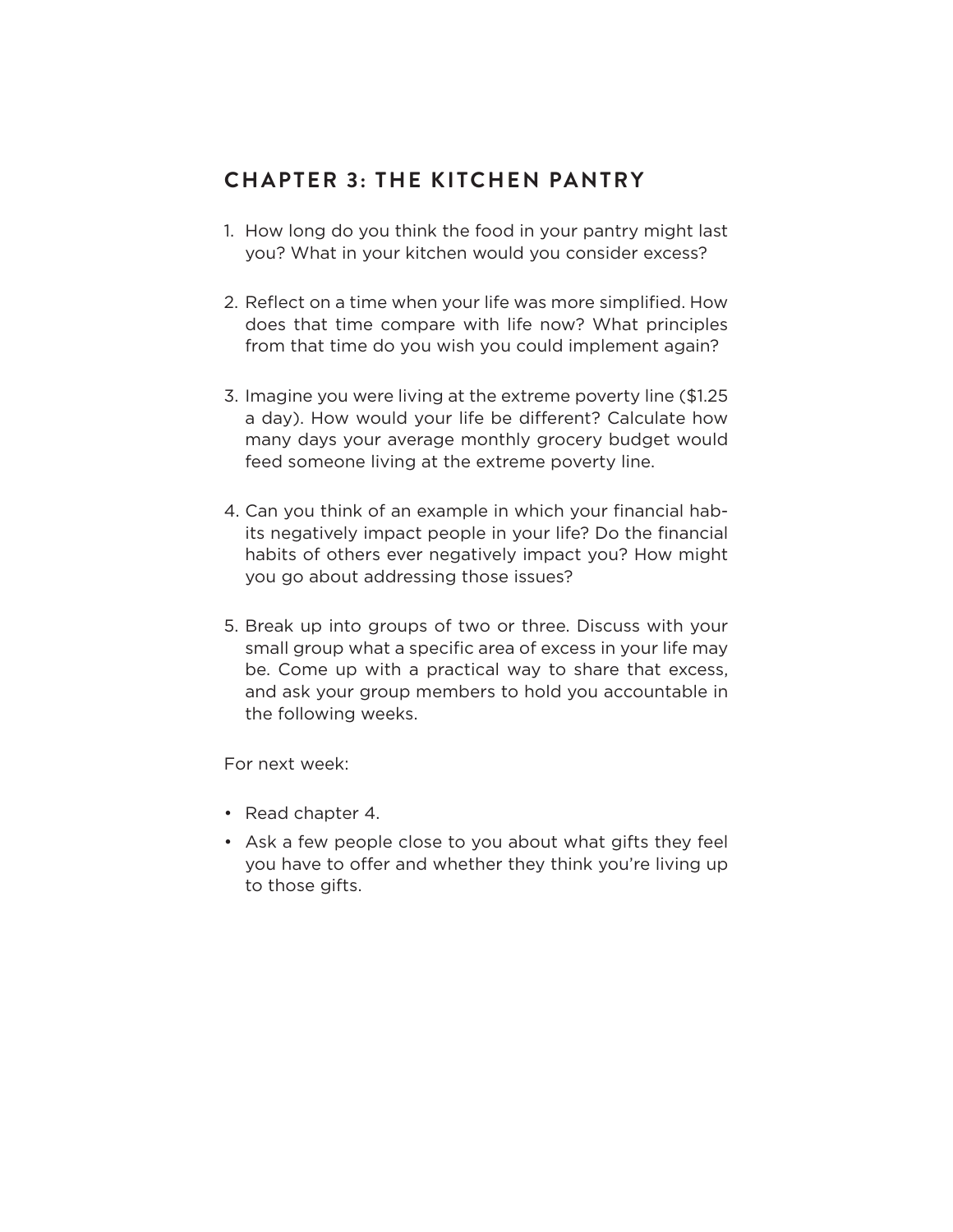#### **Chapter 4: Good Enough**

- 1. In what ways do you not feel good enough? Why do you feel that way?
- 2. If you did the homework, what did your friends say about your gifts? Do you believe them? Why or why not? If you're not currently using those gifts, what are specific ways you could do so?
- 3. What are ways that social interactions impact your sense of value? How could you counteract those feelings?
- 4. Who is someone in your life who doesn't seem to value his or her uniqueness? How could you encourage that person?

- Read chapter 5.
- Complete the worksheet "What Is Enough Clothes?" (this can be found on the website as well as in the back of the book).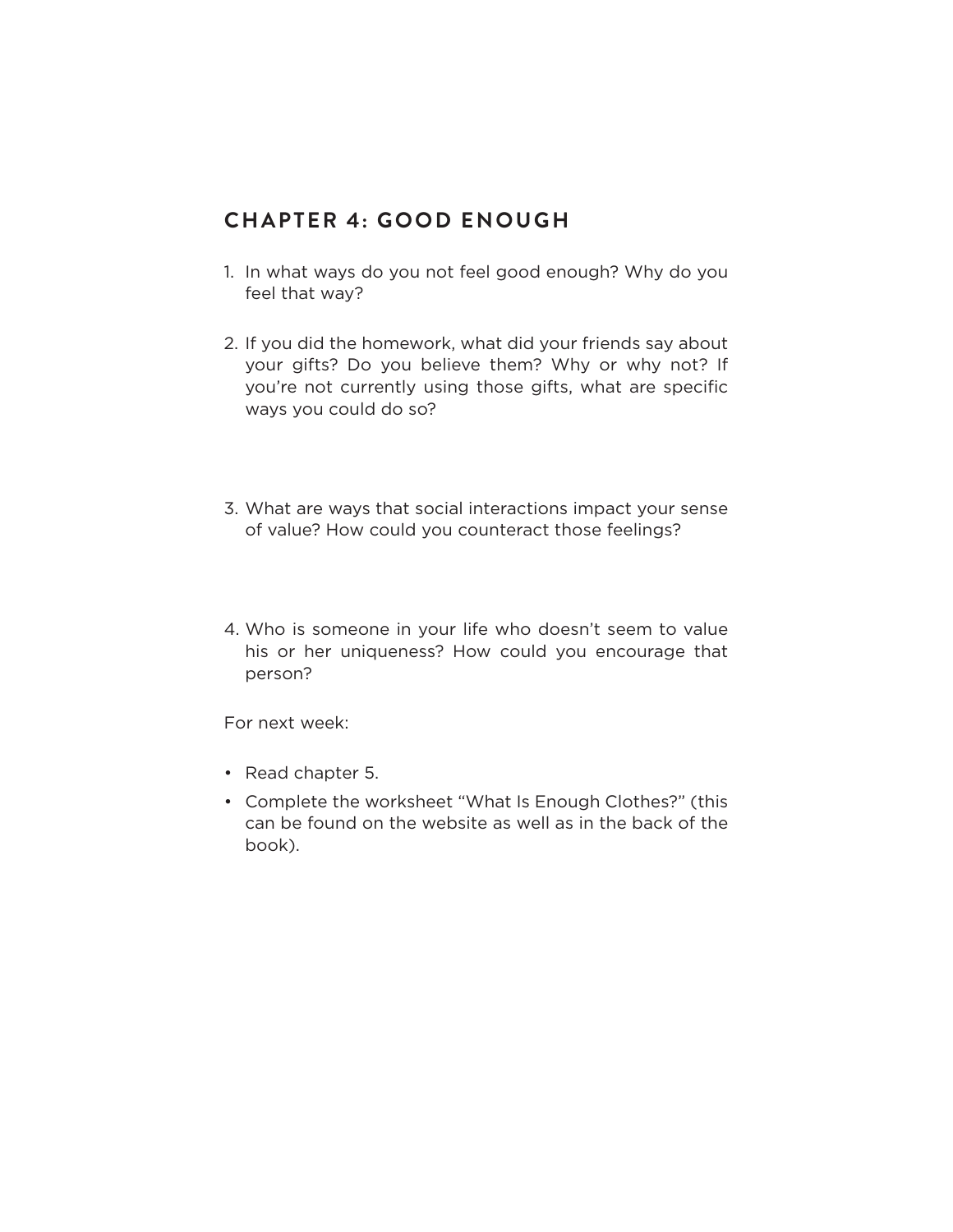## **Chapter 5: Enough Clothing**

- 1. When was the last time you cleaned out your closet? Do you feel as though you have enough clothes, too many, or not enough?
- 2. Using the "What Is Enough Clothes?" worksheet, identify areas in which you might have excess. How could these items benefit someone in need?
- 3. Which category of excess ("Just in Case" Jackets, "Free" T-shirts, "Spring Green" Sweaters," "Dress to Impress" Suits or Dresses, Look At My Unique/Cool/Cute Shoes, or "Do Good" Necklaces) stands out to you as something you may struggle with? How could you battle that area of excess in the future?

For next week:

• Read chapter 6.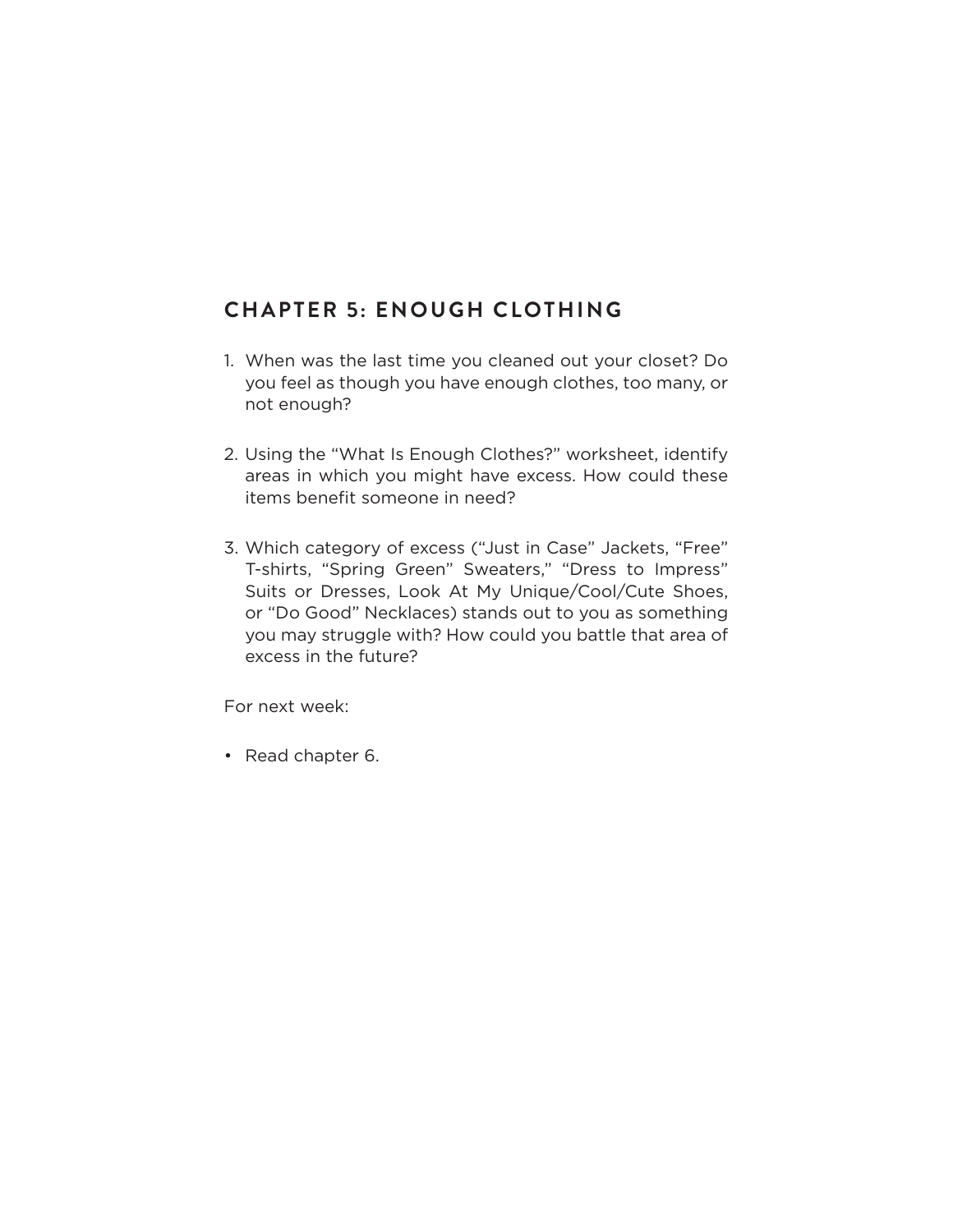#### **Chapter 6: Enough Presents**

- 1. What things that you grew up with do you see as necessities that others may not? What in your background may have influenced your perceptions of wants versus needs?
- 2. As a group, come up with examples of rich-people questions and rich-people problems. How might gaining perspective on these things change how you view your everyday life?
- 3. Do you view gift giving as a requirement or as an opportunity for generosity? What are ways you could adjust your gift giving in order to divert resources to those in need?
- 4. Discuss ways you could use one day of your wages to address global poverty.

- Read chapter 7.
- If possible, go one day without using your car this week (preferably a workday) by using public transportation, carpooling, etc.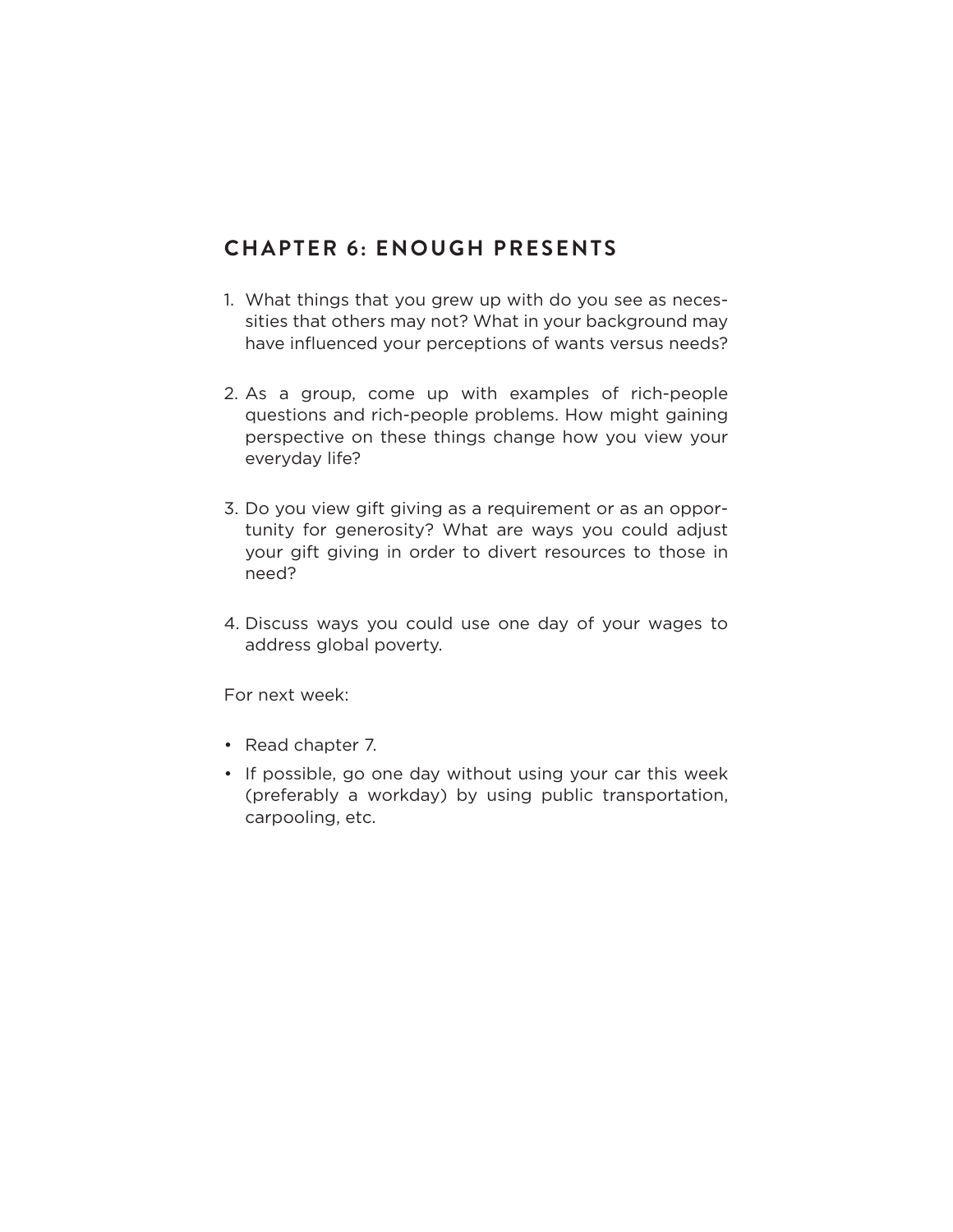#### **Chapter 7: Enough Transportation**

- 1. If you went one day without using your car in the past week, share your experiences with the group. What did you learn about your need for transportation and how lack of transportation might impact the people around you?
- 2. Discuss the difference between a necessity and a convenience. Do you view your car as a necessity? Why or why not?
- 3. Think about the items you use on a regular basis. What would be on your list of things you can't live without?
- 4. How can you utilize your possessions, including your car, to help your community?

- Read chapter 8.
- If possible, fast from technology, including time-telling devices, cell phones, computers, and televisions, for a single day this week.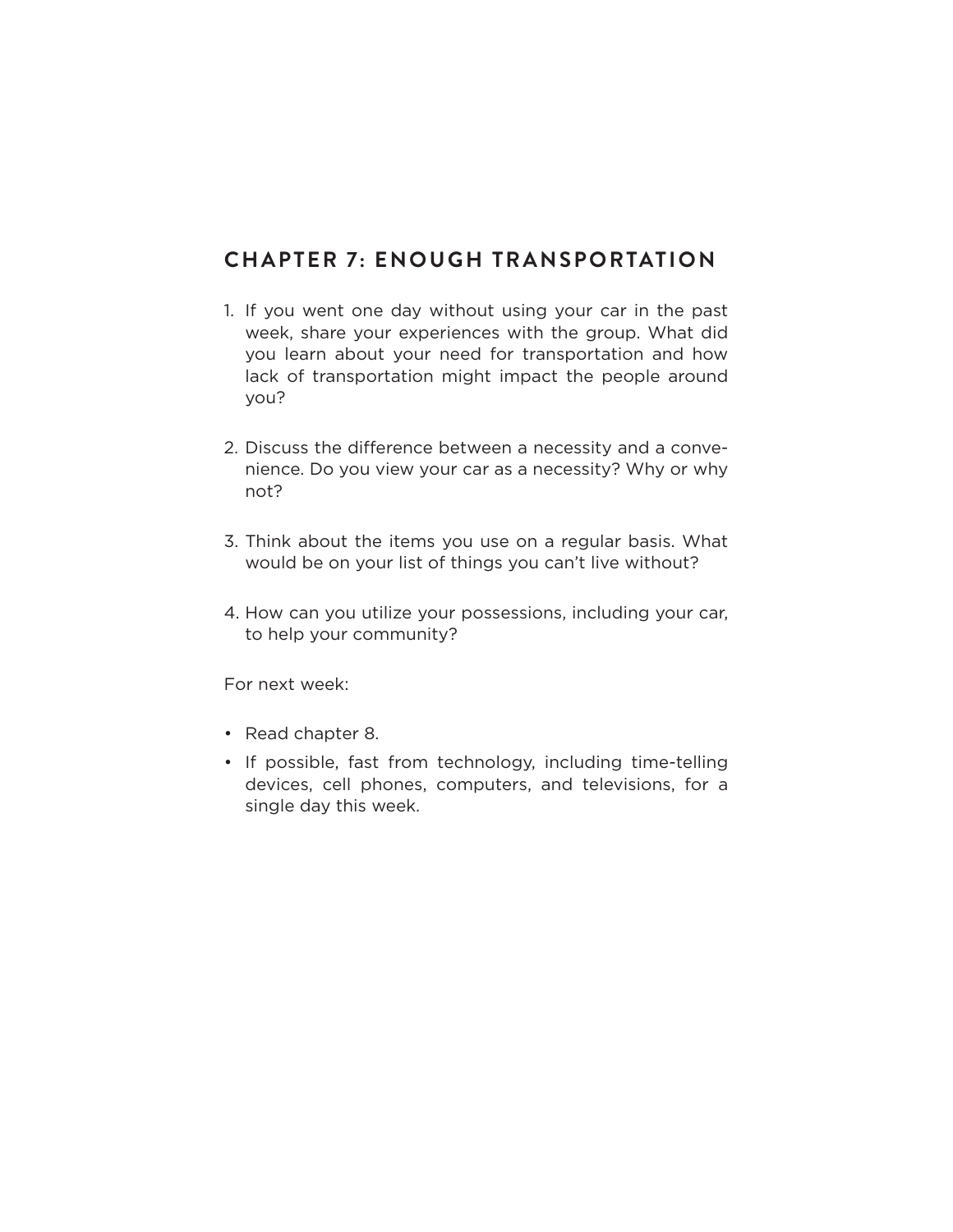#### **Chapter 8: Enough Time**

- 1. If you fasted from technology one day this week, share your experiences with the group. How did going without your watch, phone, computer, etc., influence your use of time?
- 2. What is one thing you could remove from your schedule in order to schedule more time investing in relationships?
- 3. Do you find significance in how busy you are? Why or why not?
- 4. With whom are you spending your time, and how do those people influence what you want?
- 5. How do you make time for the things you are passionate about?

For next week:

• Read chapter 9.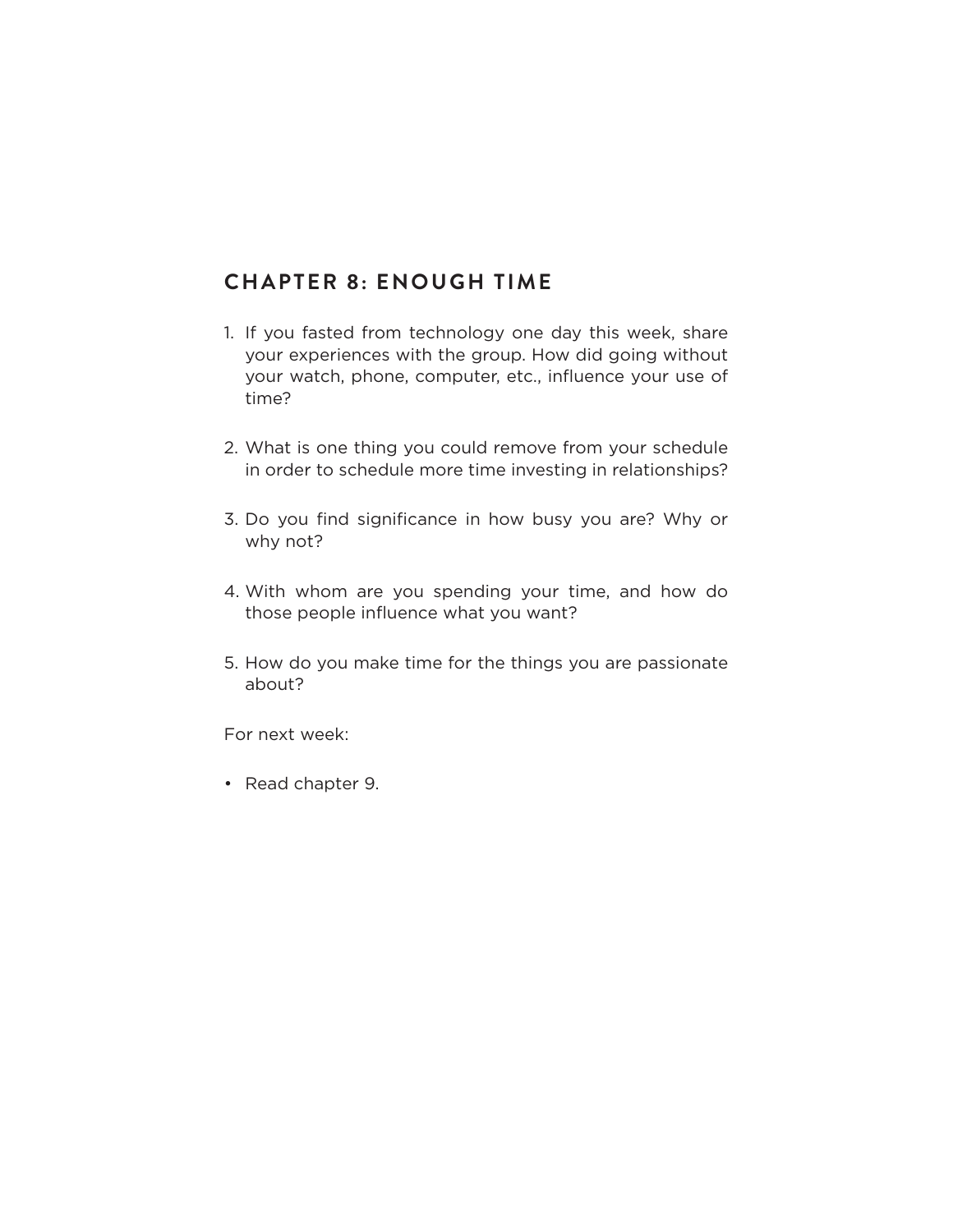# **Chapter 9: Enough Access**

- 1. Do you agree with the statement that the most powerful words in any language are *yes* and *no*? Why or why not?
- 2. Have you ever experienced a situation in which you went beyond your limitations and got an inadequate result? What did you learn from this experience?
- 3. What do you feel you are made to do in life? What in your life takes away from those things?
- 4. Share a story of someone who saw your potential and helped you become who you are designed to be. How can you have that impact in someone else's life?

For next week:

• Read chapter 10.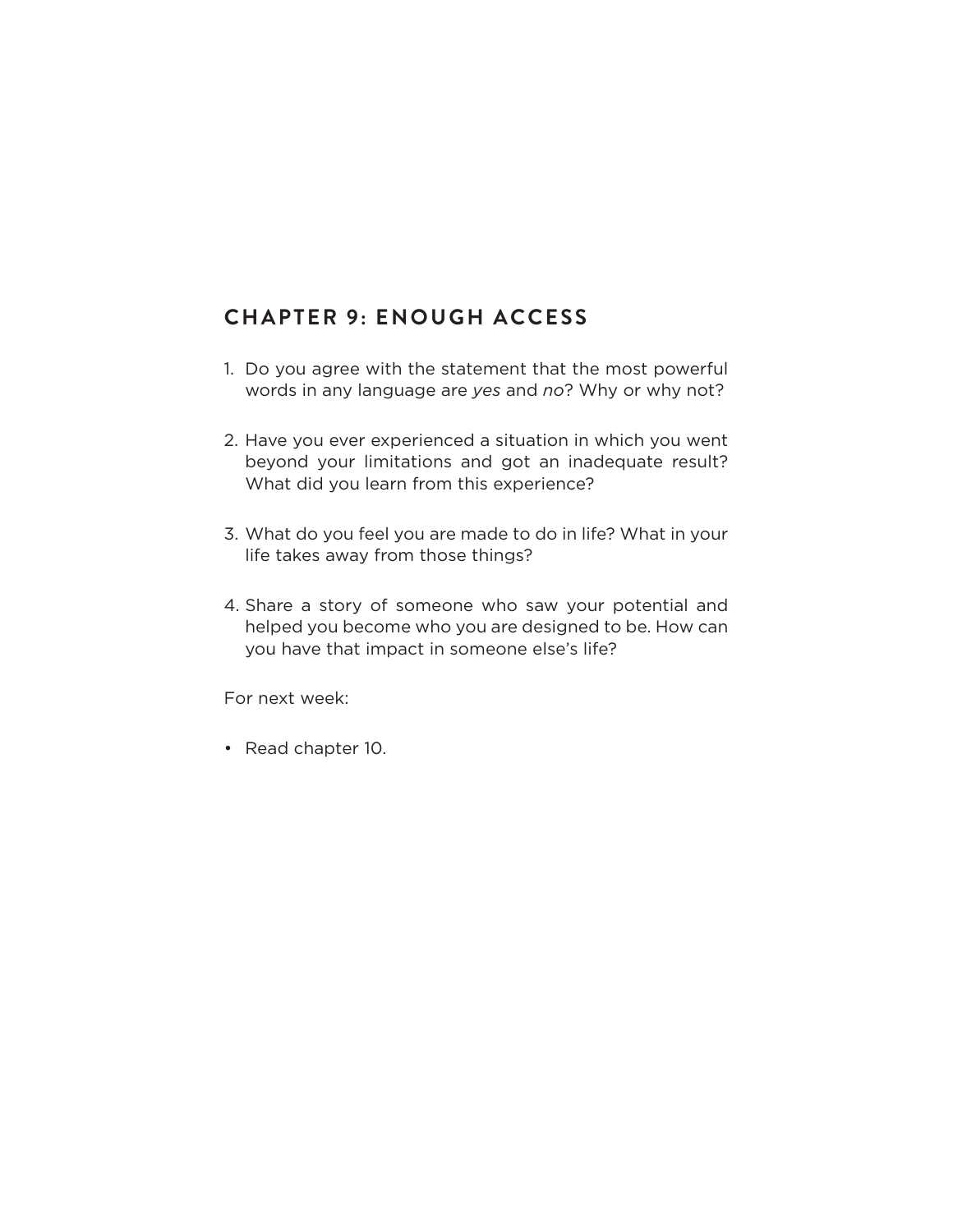#### **Chapter 10: Black & Red**

- 1. In what areas of life do you feel "in the red"? Who do you turn to for help in those areas?
- 2. In this chapter, Jeff writes: "Jesus also taught that everyone has something to give: rich or poor, far in the black or deep in the red." Based on our study so far, what do you think you can give based on where you are?
- 3. Jeff shares that "for the most part, I live in the black. I like my stuff, but the world won't end if I don't have all my stuff forever." How could you implement this perspective in your own life?

- Read chapter 11.
- Dig through your purse, wallet, and home to find any excess gift cards you may have. Find out how much is left on those gift cards.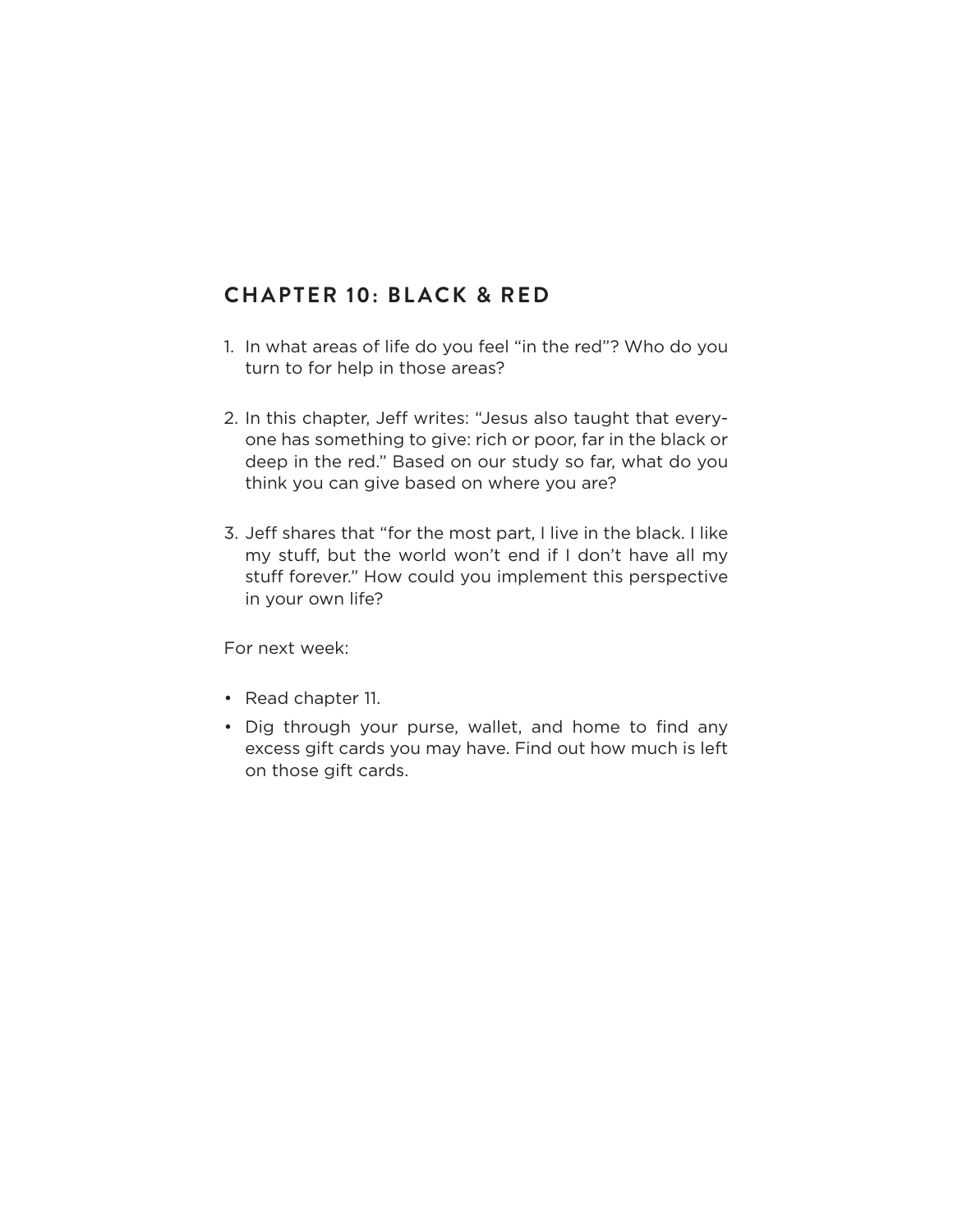#### **CHAPTER 11: ENOUGH GIFT CARDS**

- 1. How many gift cards did you find in your search? Were you surprised at how much you had left on those gift cards? Will you use these gift cards in the near future?
- 2. Using a few of the gift cards the group found as examples, discuss how the leftover money on the cards might be used to help someone in need.
- 3. Brainstorm with the group on how to use the concept described in this chapter. If possible, plan a Gift Card Giver House Party with your group or in your neighborhood.

For next week:

• Read chapter 12.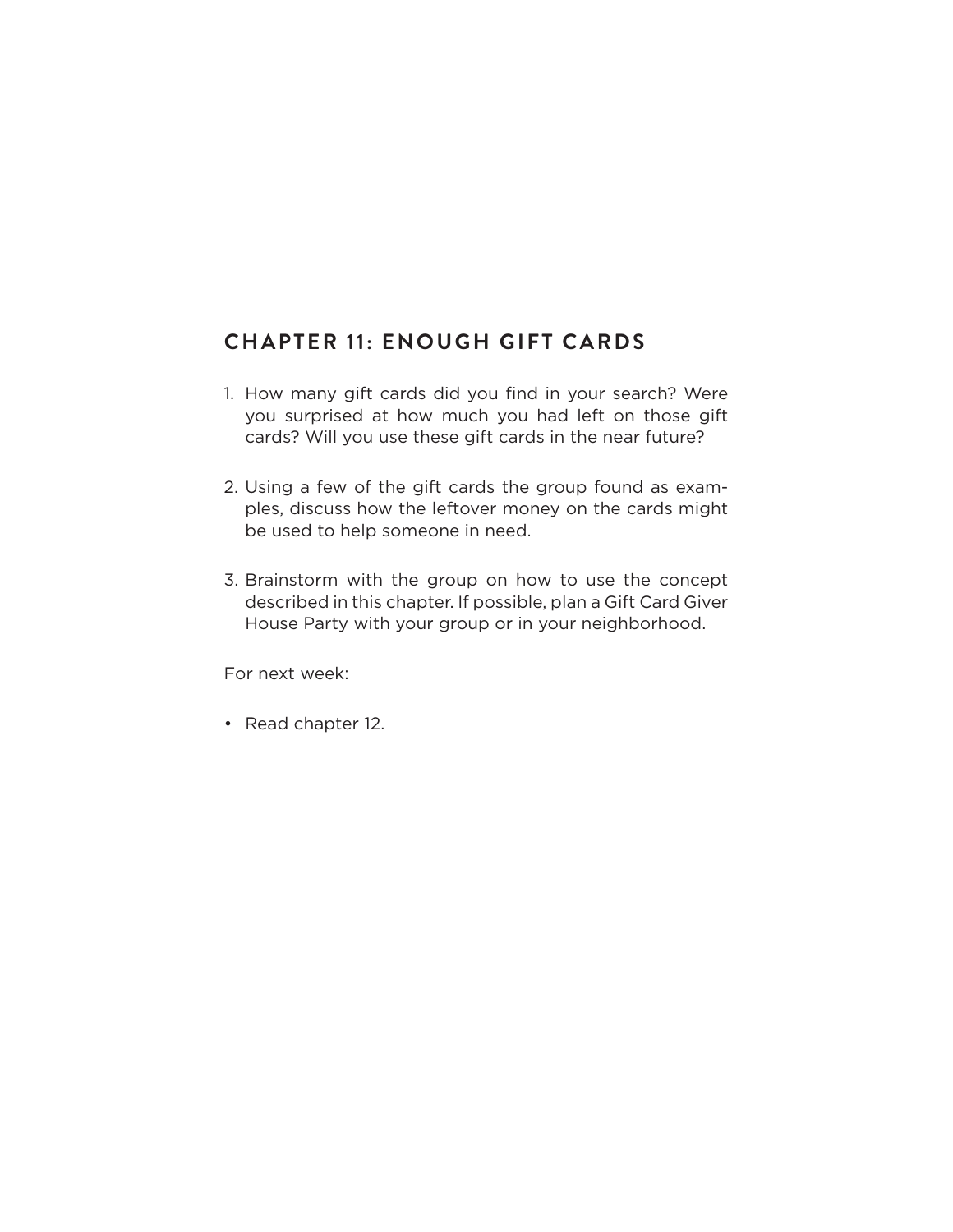## **Chapter 12: Making Enough More**

- 1. How has rethinking your relationship with your excess throughout the course of this study caused you to see your life and the world in a different way?
- 2. Who do you engage on a relational level to allow yourself to see the world from a different perspective? If you don't have someone in your life like this, how might you go about forming those kinds of friendships?
- 3. Which of the organizations in the "More" section spoke to you the most? Why?

- Read chapter 13.
- Based on your reading in chapter 13 and what you have examined in your life thus far regarding your excess, come up with an Enough Experiment idea to share next week.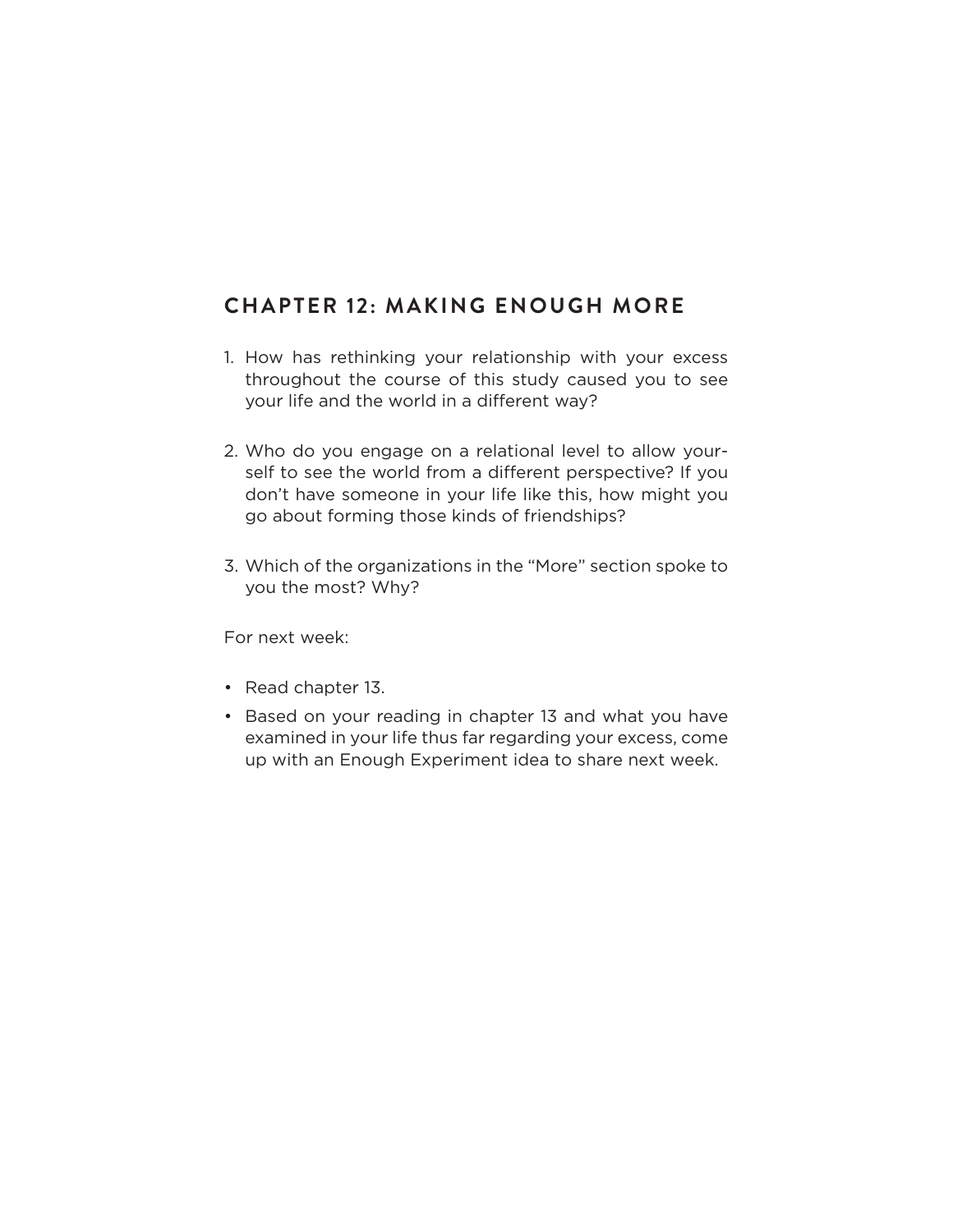#### **Chapter 13: Your Enough Experiment**

- 1. Share your Enough Experiment idea and why you chose this particular experiment. What is the end result you are hoping for?
- 2. Who will you walk with in solidarity through the course of this experiment?
- 3. Share your greatest fear regarding your Enough Experiment. How will you overcome this fear?
- 4. Seek input from the class regarding your experiment. Discuss how to encourage one another throughout different experiments and how to celebrate as a community at the end of your experiments.

For next week:

• Read chapter 14.